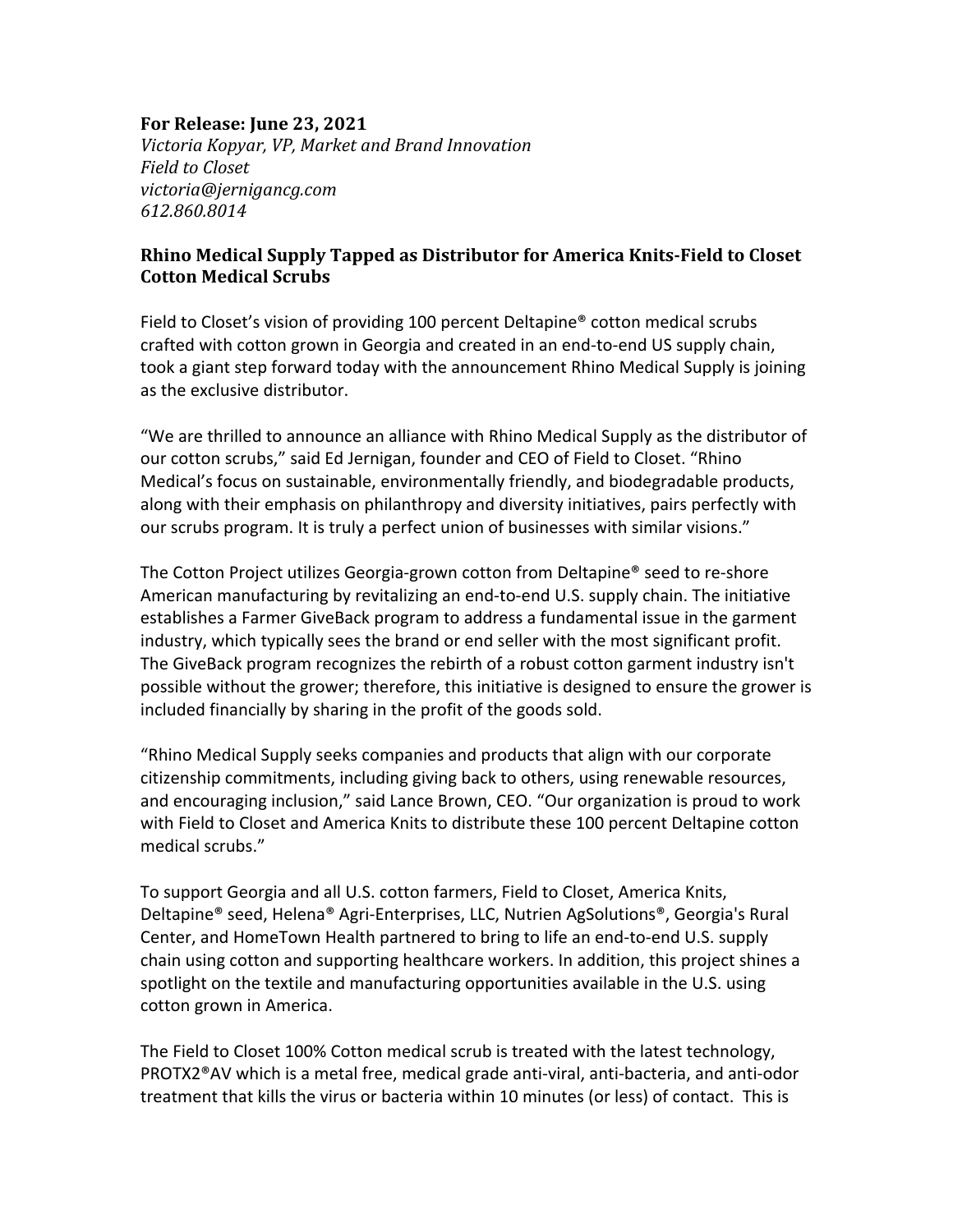the first surgical scrub made from 100% cotton that has been treated with this technology. Lance Brown of Rhino Medical calls the technology a "game changer" for the US medical industry in its fight to prevent another pandemic outbreak.

"We are thrilled to partner with Field and Closet to introduce the first OR scrubs powered by PROTX2®AV technology. This is a key step in breaking the chain of infection and provides healthcare professionals with a new line of defense in infection prevention," adds Mr. Giancarlo Beevis, President and CEO of Intelligent Fabric Technologies, North America.

PROTX2®AV has been proven to deactivate 99.9% of SARS-CoV2, the virus that causes COVID-19, in 10 minutes as well as Hospital Associated Infections (HAI), both viruses and bacteria. In addition, the scrub is made completely in the USA with a transparent supply chain which assures the safety and quality of the product. US companies additionally benefit by avoiding the cost and delays being experienced with global shipping

"Partnering with Rhino Medical Supply means our scrubs will be available to hospitals and other health care facilities from coast-to-coast," said Steve Hawkins, president of America Knits. "This partnership matches perfectly with our focus on providing prosperity for rural, smaller communities, and creating quality, environmentally sustainable products in the United States."

To wrap up the initiative's kick off, 15 rural Georgia hospitals will receive medical cotton scrubs at no cost this summer, including Brooks County Hospital, Burke Medical Center, Crisp Regional Medical Center, Colquitt Regional Medical Center, East Georgia Regional Medical Center, Emanuel Medical Center, Irwin County Hospital, Jeff Davis Hospital, Jenkins County Medical, LifeBrite Community Hospital of Early, Memorial Hospital and Manor, Mitchell County Hospital, SGMC Berrien Campus, Southwell Medical, and Taylor Regional Hospital.

The initiative's partnerships demonstrate creating a 100 percent U.S. supply chain and crafting products from U.S. grown Deltapine cotton is an idea rapidly gaining momentum. The domino effect, resulting in higher cotton need and demand, fair compensation for farmer's sustainability efforts, and a positive light on an all U.S., endto-end supply chain, will have positive ripple effects across many industries and communities. The overarching vision is for this initiative to serve as an inspiring example of the possibility and profitability for re-shoring American manufacturing and create a long-lasting impact on rural communities.

For more information about this project or to order the scrubs in bulk, go to Rhino Medical Supply https://www.rhinomedsupply.com/

To learn more about this initiative's strategic partners, please use the links below: America Knits